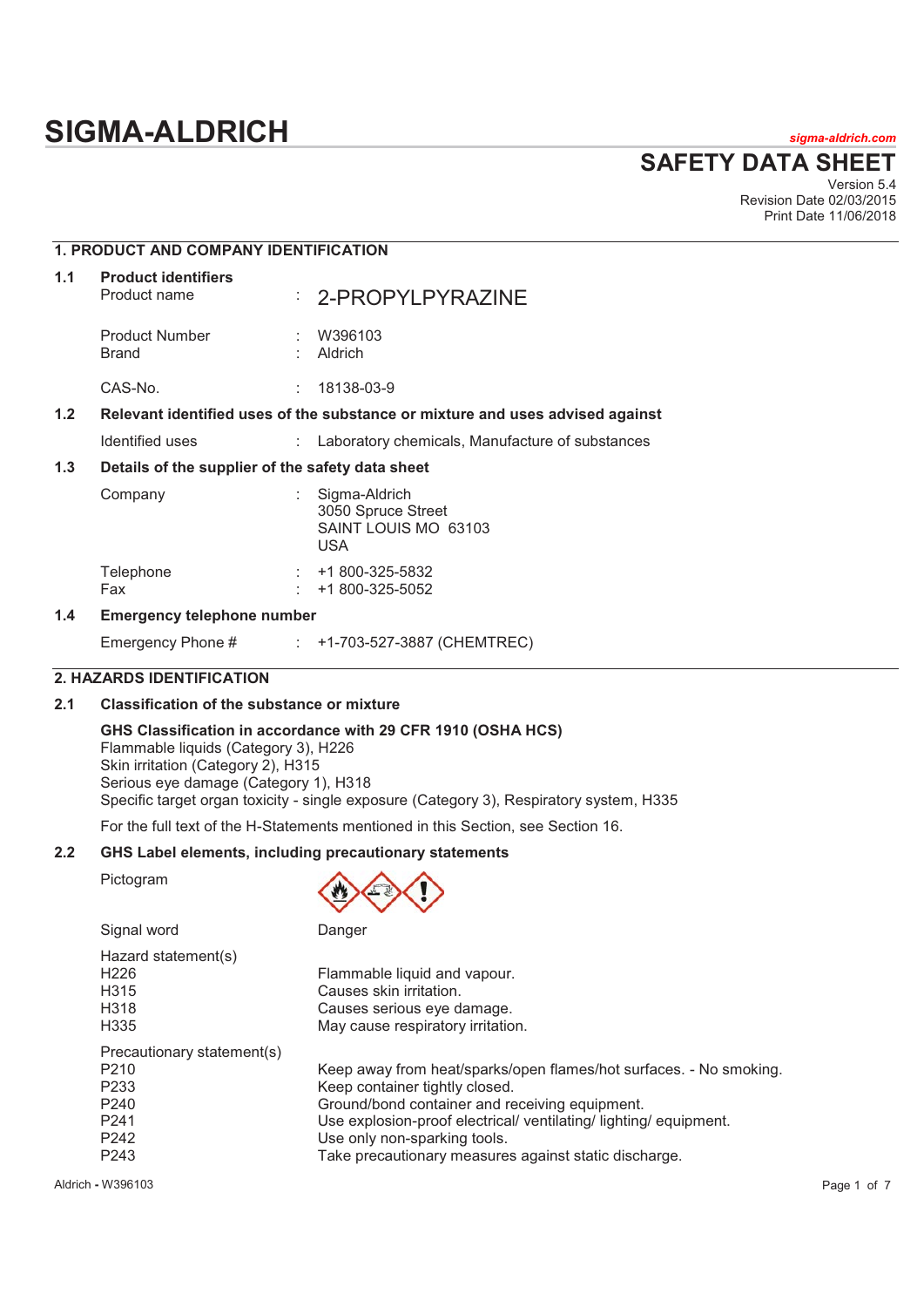| P <sub>261</sub><br>P <sub>264</sub><br>P <sub>271</sub><br>P <sub>280</sub> | Avoid breathing dust/ fume/ gas/ mist/ vapours/ spray.<br>Wash skin thoroughly after handling.<br>Use only outdoors or in a well-ventilated area.<br>Wear protective gloves/ protective clothing/ eye protection/ face<br>protection. |
|------------------------------------------------------------------------------|---------------------------------------------------------------------------------------------------------------------------------------------------------------------------------------------------------------------------------------|
| $P303 + P361 + P353$                                                         | IF ON SKIN (or hair): Remove/ Take off immediately all contaminated<br>clothing. Rinse skin with water/ shower.                                                                                                                       |
| $P304 + P340$                                                                | IF INHALED: Remove victim to fresh air and keep at rest in a position<br>comfortable for breathing.                                                                                                                                   |
| $P305 + P351 + P338$                                                         | IF IN EYES: Rinse cautiously with water for several minutes. Remove<br>contact lenses, if present and easy to do. Continue rinsing.                                                                                                   |
| P310                                                                         | Immediately call a POISON CENTER or doctor/ physician.                                                                                                                                                                                |
| P321                                                                         | Specific treatment (see supplemental first aid instructions on this label).                                                                                                                                                           |
| $P332 + P313$                                                                | If skin irritation occurs: Get medical advice/ attention.                                                                                                                                                                             |
| P362                                                                         | Take off contaminated clothing and wash before reuse.                                                                                                                                                                                 |
| $P370 + P378$                                                                | In case of fire: Use dry sand, dry chemical or alcohol-resistant foam for<br>extinction.                                                                                                                                              |
| $P403 + P233$                                                                | Store in a well-ventilated place. Keep container tightly closed.                                                                                                                                                                      |
| $P403 + P235$                                                                | Store in a well-ventilated place. Keep cool.                                                                                                                                                                                          |
| P405                                                                         | Store locked up.                                                                                                                                                                                                                      |
| P <sub>501</sub>                                                             | Dispose of contents/ container to an approved waste disposal plant.                                                                                                                                                                   |

# **2.3 Hazards not otherwise classified (HNOC) or not covered by GHS** - none

# **3. COMPOSITION/INFORMATION ON INGREDIENTS**

#### **3.1 Substances**

| Formula          | : $C_7H_{10}N_2$  |
|------------------|-------------------|
| Molecular weight | $: 122.17$ g/mol  |
| CAS-No.          | $: 18138-03-9$    |
| EC-No.           | $: 242 - 023 - 0$ |
|                  |                   |

#### **Hazardous components**

| Component      | Classification                                                                   | Concentration |
|----------------|----------------------------------------------------------------------------------|---------------|
| propylpyrazine |                                                                                  |               |
|                | Flam. Liq. 3; Skin Irrit. 2; Eye<br>Dam. 1; STOT SE 3; H226,<br>H315, H318, H335 | $\leq$ 100 %  |

For the full text of the H-Statements mentioned in this Section, see Section 16.

#### **4. FIRST AID MEASURES**

#### **4.1 Description of first aid measures**

#### **General advice**

Consult a physician. Show this safety data sheet to the doctor in attendance.Move out of dangerous area.

#### **If inhaled**

If breathed in, move person into fresh air. If not breathing, give artificial respiration. Consult a physician.

#### **In case of skin contact**

Wash off with soap and plenty of water. Consult a physician.

#### **In case of eye contact**

Rinse thoroughly with plenty of water for at least 15 minutes and consult a physician.

#### **If swallowed**

Do NOT induce vomiting. Never give anything by mouth to an unconscious person. Rinse mouth with water. Consult a physician.

#### **4.2 Most important symptoms and effects, both acute and delayed**

The most important known symptoms and effects are described in the labelling (see section 2.2) and/or in section 11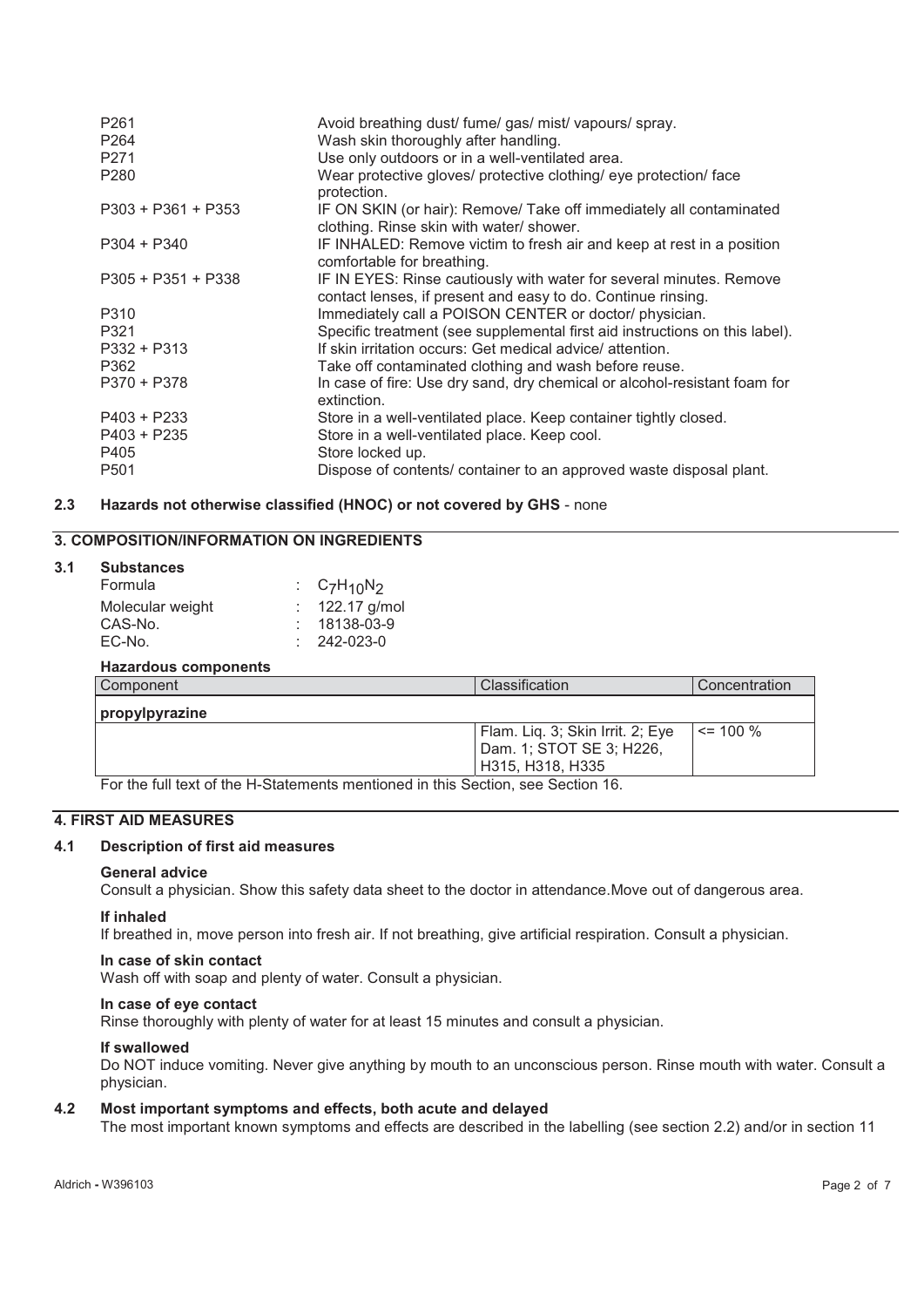#### **4.3 Indication of any immediate medical attention and special treatment needed**  No data available

#### **5. FIREFIGHTING MEASURES**

#### **5.1 Extinguishing media**

#### **Suitable extinguishing media**

Use water spray, alcohol-resistant foam, dry chemical or carbon dioxide.

**5.2 Special hazards arising from the substance or mixture**  Carbon oxides, Nitrogen oxides (NOx)

# **5.3 Advice for firefighters**

Wear self-contained breathing apparatus for firefighting if necessary.

#### **5.4 Further information**

Use water spray to cool unopened containers.

#### **6. ACCIDENTAL RELEASE MEASURES**

#### **6.1 Personal precautions, protective equipment and emergency procedures**

Use personal protective equipment. Avoid breathing vapours, mist or gas. Ensure adequate ventilation. Remove all sources of ignition. Evacuate personnel to safe areas. Beware of vapours accumulating to form explosive concentrations. Vapours can accumulate in low areas. For personal protection see section 8.

#### **6.2 Environmental precautions**

Prevent further leakage or spillage if safe to do so. Do not let product enter drains.

#### **6.3 Methods and materials for containment and cleaning up**

Contain spillage, and then collect with an electrically protected vacuum cleaner or by wet-brushing and place in container for disposal according to local regulations (see section 13).

#### **6.4 Reference to other sections**

For disposal see section 13.

#### **7. HANDLING AND STORAGE**

#### **7.1 Precautions for safe handling**

Avoid contact with skin and eyes. Avoid inhalation of vapour or mist. Keep away from sources of ignition - No smoking.Take measures to prevent the build up of electrostatic charge. For precautions see section 2.2.

#### **7.2 Conditions for safe storage, including any incompatibilities**

Keep container tightly closed in a dry and well-ventilated place. Containers which are opened must be carefully resealed and kept upright to prevent leakage.

#### **7.3 Specific end use(s)**

Apart from the uses mentioned in section 1.2 no other specific uses are stipulated

### **8. EXPOSURE CONTROLS/PERSONAL PROTECTION**

#### **8.1 Control parameters**

**Components with workplace control parameters**  Contains no substances with occupational exposure limit values.

#### **8.2 Exposure controls**

#### **Appropriate engineering controls**

Handle in accordance with good industrial hygiene and safety practice. Wash hands before breaks and at the end of workday.

#### **Personal protective equipment**

#### **Eye/face protection**

Tightly fitting safety goggles. Faceshield (8-inch minimum). Use equipment for eye protection tested and approved under appropriate government standards such as NIOSH (US) or EN 166(EU).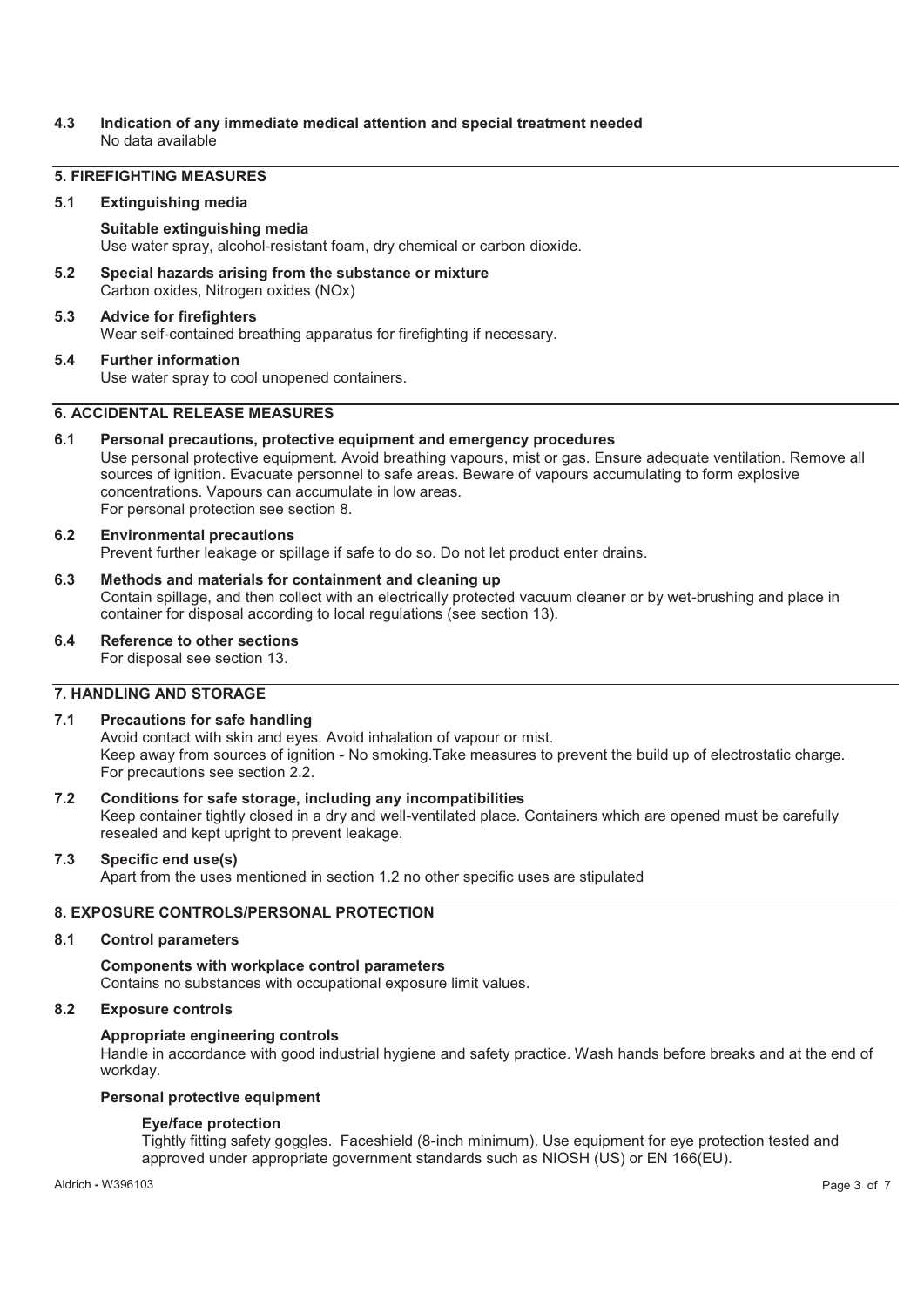#### **Skin protection**

Handle with gloves. Gloves must be inspected prior to use. Use proper glove removal technique (without touching glove's outer surface) to avoid skin contact with this product. Dispose of contaminated gloves after use in accordance with applicable laws and good laboratory practices. Wash and dry hands.

#### **Body Protection**

Complete suit protecting against chemicals, Flame retardant antistatic protective clothing., The type of protective equipment must be selected according to the concentration and amount of the dangerous substance at the specific workplace.

#### **Respiratory protection**

Where risk assessment shows air-purifying respirators are appropriate use a full-face respirator with multipurpose combination (US) or type ABEK (EN 14387) respirator cartridges as a backup to engineering controls. If the respirator is the sole means of protection, use a full-face supplied air respirator. Use respirators and components tested and approved under appropriate government standards such as NIOSH (US) or CEN (EU).

#### **Control of environmental exposure**

Prevent further leakage or spillage if safe to do so. Do not let product enter drains.

### **9. PHYSICAL AND CHEMICAL PROPERTIES**

#### **9.1 Information on basic physical and chemical properties**

|     | a)        | Appearance                                           | Form: liquid                                                                      |
|-----|-----------|------------------------------------------------------|-----------------------------------------------------------------------------------|
|     | b)        | Odour                                                | No data available                                                                 |
|     | c)        | <b>Odour Threshold</b>                               | No data available                                                                 |
|     | d)        | pH                                                   | No data available                                                                 |
|     | e)        | Melting point/freezing<br>point                      | No data available                                                                 |
|     | f)        | Initial boiling point and<br>boiling range           | 176.8 °C (350.2 °F) at 1,013 hPa (760 mmHg)<br>65 °C (149 °F) at 16 hPa (12 mmHg) |
|     | g)        | Flash point                                          | 60 °C (140 °F)                                                                    |
|     | h)        | Evaporation rate                                     | No data available                                                                 |
|     | i)        | Flammability (solid, gas) No data available          |                                                                                   |
|     | j)        | Upper/lower<br>flammability or<br>explosive limits   | No data available                                                                 |
|     | k)        | Vapour pressure                                      | No data available                                                                 |
|     | $\vert$ ) | Vapour density                                       | No data available                                                                 |
|     |           | m) Relative density                                  | $0.975$ g/cm3                                                                     |
|     | n)        | Water solubility                                     | No data available                                                                 |
|     | O)        | Partition coefficient: n-<br>octanol/water           | log Pow: 1.457                                                                    |
|     | p)        | Auto-ignition<br>temperature                         | No data available                                                                 |
|     | q)        | Decomposition<br>temperature                         | No data available                                                                 |
|     | r)        | Viscosity                                            | No data available                                                                 |
|     | s)        | <b>Explosive properties</b>                          | No data available                                                                 |
|     | t)        | Oxidizing properties                                 | No data available                                                                 |
| 9.2 |           | <b>Other safety information</b><br>No data available |                                                                                   |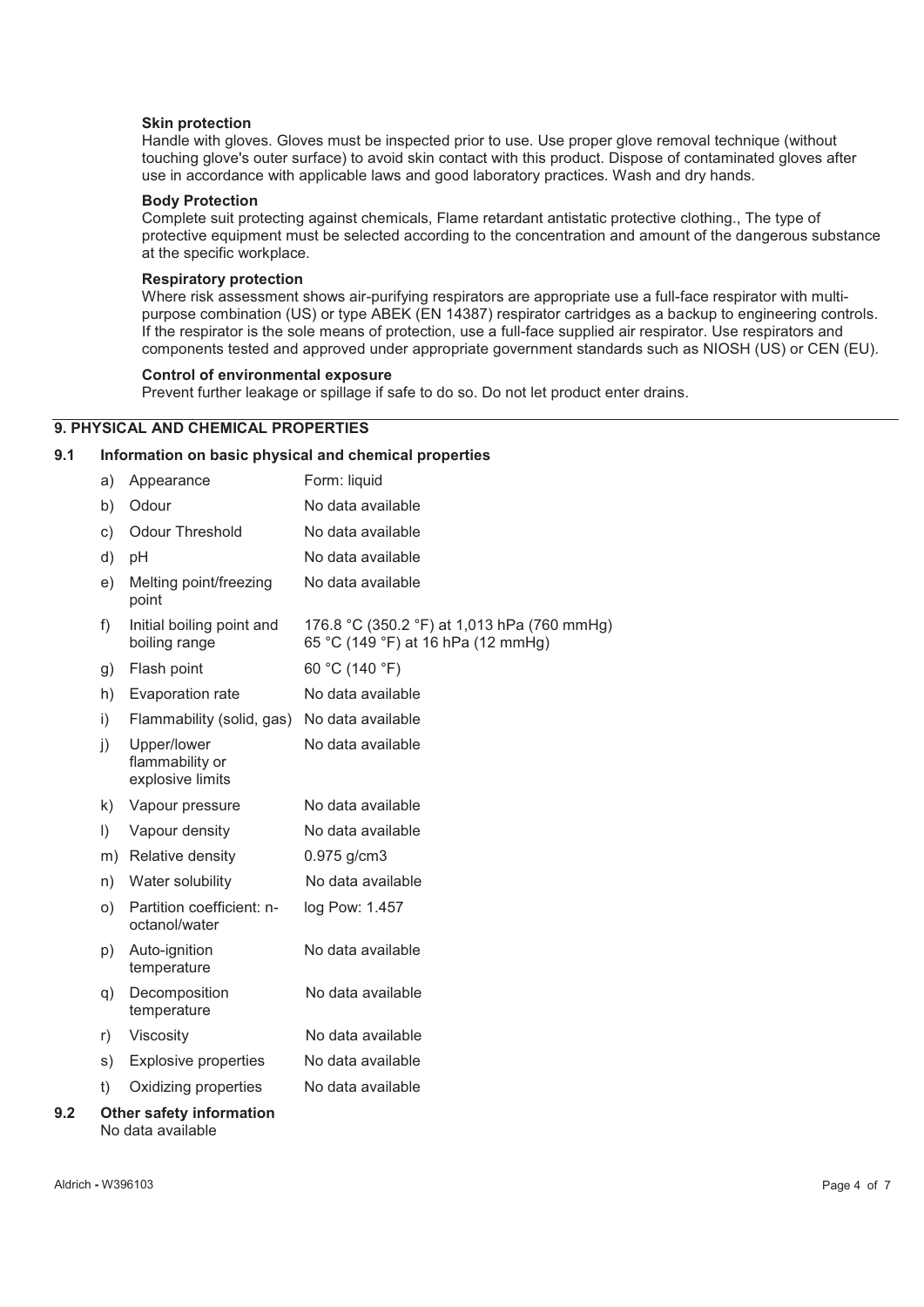#### **10. STABILITY AND REACTIVITY**

- **10.1 Reactivity**  No data available
- **10.2 Chemical stability**  Stable under recommended storage conditions.
- **10.3 Possibility of hazardous reactions**  No data available
- **10.4 Conditions to avoid**  Heat, flames and sparks.
- **10.5 Incompatible materials**  Strong oxidizing agents
- **10.6 Hazardous decomposition products**  Other decomposition products - No data available In the event of fire: see section 5

#### **11. TOXICOLOGICAL INFORMATION**

#### **11.1 Information on toxicological effects**

# **Acute toxicity**

No data available

Inhalation: No data available

Dermal: No data available

No data available

**Skin corrosion/irritation**  No data available

**Serious eye damage/eye irritation**  No data available

**Respiratory or skin sensitisation**  No data available

**Germ cell mutagenicity**  No data available

#### **Carcinogenicity**

- IARC: No component of this product present at levels greater than or equal to 0.1% is identified as probable, possible or confirmed human carcinogen by IARC.
- ACGIH: No component of this product present at levels greater than or equal to 0.1% is identified as a carcinogen or potential carcinogen by ACGIH.
- NTP: No component of this product present at levels greater than or equal to 0.1% is identified as a known or anticipated carcinogen by NTP.
- OSHA: No component of this product present at levels greater than or equal to 0.1% is identified as a carcinogen or potential carcinogen by OSHA.

#### **Reproductive toxicity**

No data available

No data available

**Specific target organ toxicity - single exposure**  Inhalation - May cause respiratory irritation.

**Specific target organ toxicity - repeated exposure**  No data available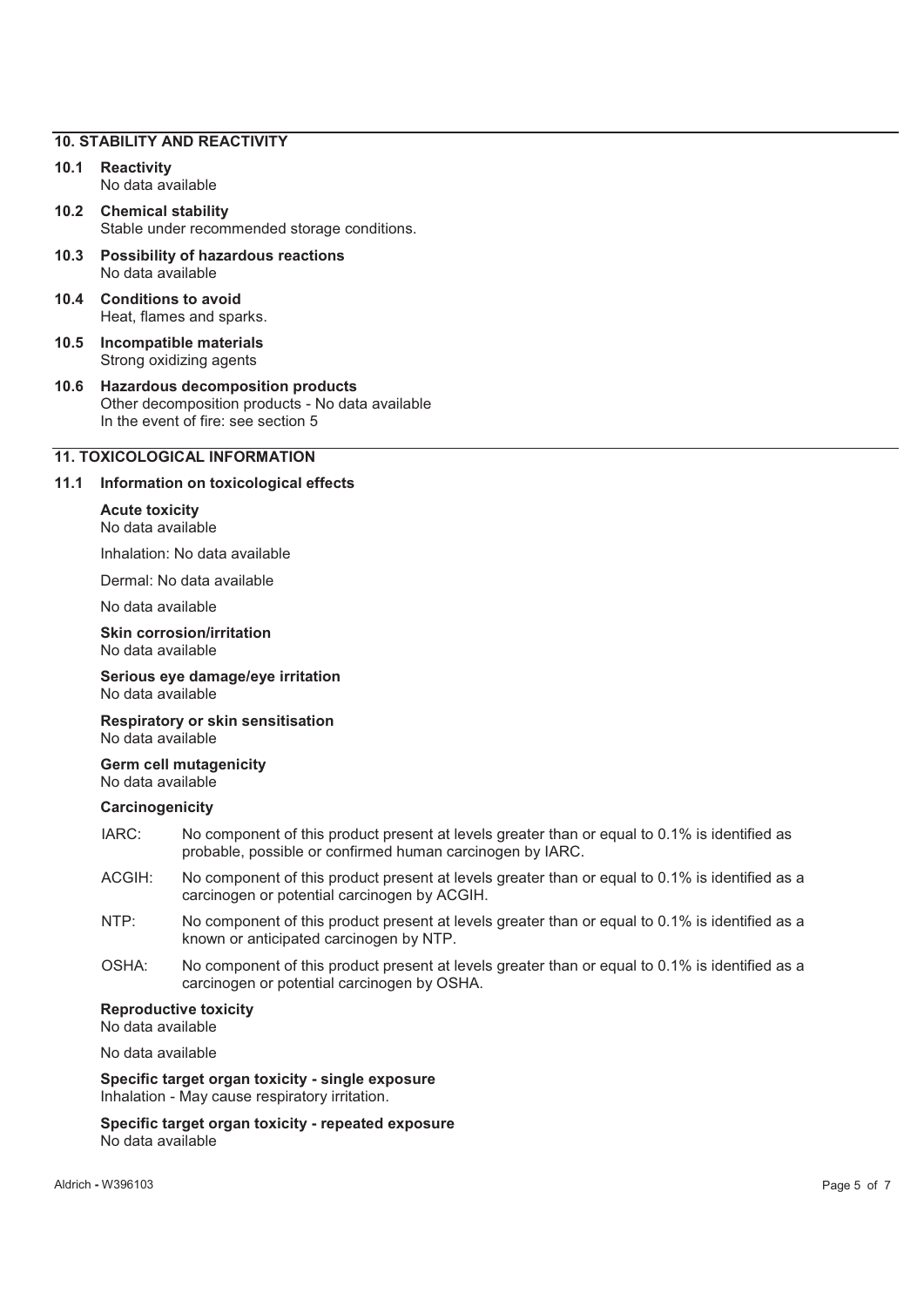### **Aspiration hazard**

No data available

#### **Additional Information**

#### RTECS: Not available

To the best of our knowledge, the chemical, physical, and toxicological properties have not been thoroughly investigated.

#### **12. ECOLOGICAL INFORMATION**

#### **12.1 Toxicity**

No data available

- **12.2 Persistence and degradability**  No data available
- **12.3 Bioaccumulative potential**  No data available
- **12.4 Mobility in soil**  No data available
- **12.5 Results of PBT and vPvB assessment**  PBT/vPvB assessment not available as chemical safety assessment not required/not conducted

#### **12.6 Other adverse effects**

No data available

#### **13. DISPOSAL CONSIDERATIONS**

#### **13.1 Waste treatment methods**

#### **Product**

Burn in a chemical incinerator equipped with an afterburner and scrubber but exert extra care in igniting as this material is highly flammable. Offer surplus and non-recyclable solutions to a licensed disposal company. Contact a licensed professional waste disposal service to dispose of this material.

#### **Contaminated packaging**

Dispose of as unused product.

# **14. TRANSPORT INFORMATION**

**DOT (US)**<br>UN number: 1993 Class: 3 Packing group: III Proper shipping name: Flammable liquids, n.o.s. (propylpyrazine) Reportable Quantity (RQ):

Poison Inhalation Hazard: No

#### **IMDG**

UN number: 1993 Class: 3 Packing group: III EMS-No: F-E, S-E Proper shipping name: FLAMMABLE LIQUID, N.O.S. (propylpyrazine)

**IATA**<br>UN number: 1993 Class: 3 Packing group: III Proper shipping name: Flammable liquid, n.o.s. (propylpyrazine)

#### **15. REGULATORY INFORMATION**

#### **SARA 302 Components**

No chemicals in this material are subject to the reporting requirements of SARA Title III, Section 302.

#### **SARA 313 Components**

This material does not contain any chemical components with known CAS numbers that exceed the threshold (De Minimis) reporting levels established by SARA Title III, Section 313.